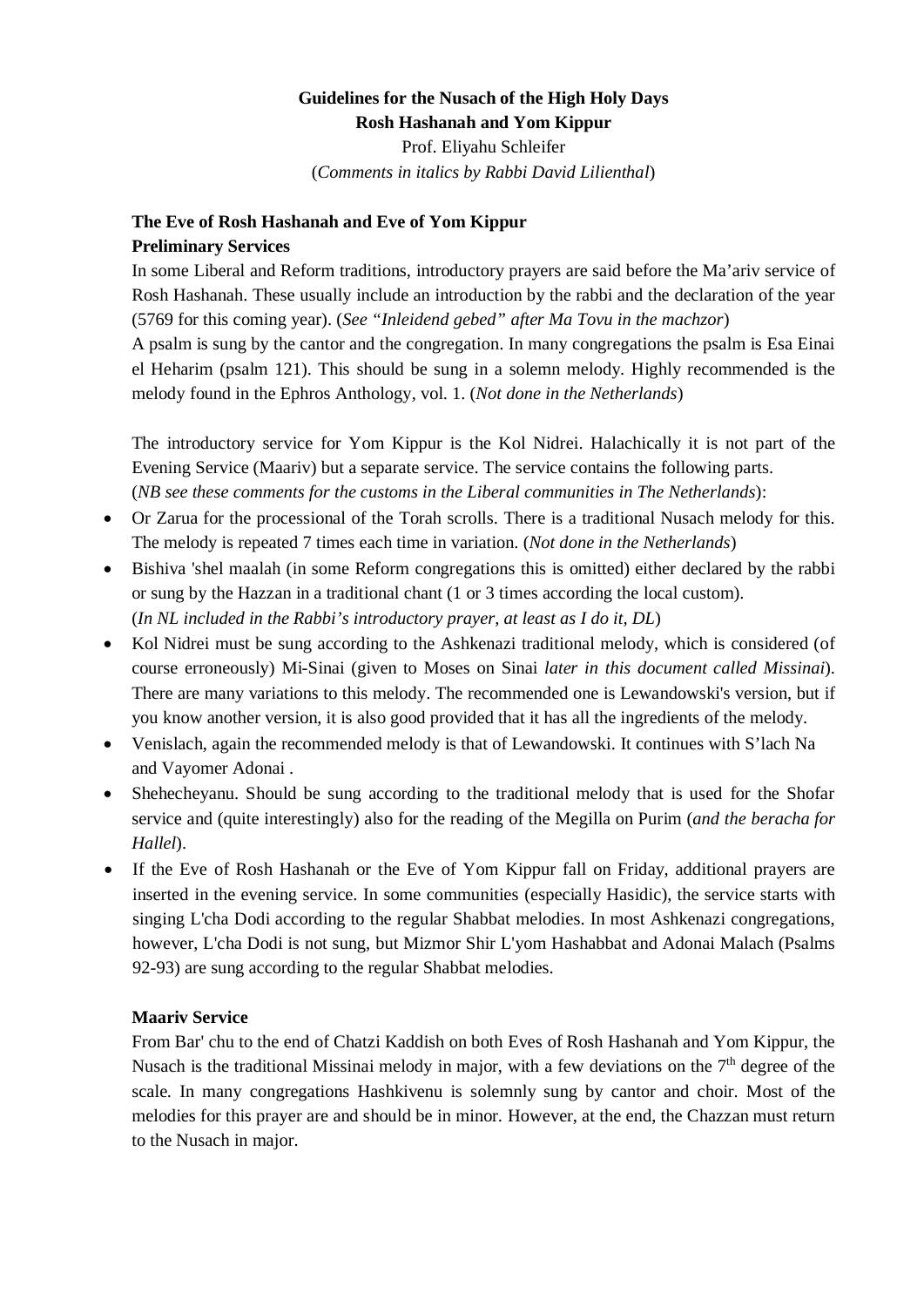On Shabbat, we insert V'sham'ru. This should be sung to a Shabbat melody, but not to a jumpy one. One can digress 'for this purpose to the minor mode, but one must return to the major mode for the Chatzi Kaddish.

The Amida in the Maariv service is silent. On Rosh Hashanah, the Maariv is followed by a Kiddush. Traditionally, at home, this should be chanted according to the Kiddush melody that is sung during the Three Festivals. This can be done in the synagogue as well. But various beautiful composition were written to glorify the Kiddush on Rosh Hashanah Eve, some of them contain chants from the earlier part of the service and some are beautiful and could be used in the synagogue, before Aleinu (*see the Tucker melody on the website and the CD. The traditional melody there is also good*).

Needless to say there is no Kiddush on Yom Kippur Eve. On the Eve of RH and YK the Aleinu is not chanted according to the Grand Melody (*geen Grote Alenoe*), but to the simple Shabbat melody. The Grand Melody is reserved for the Malchuyot section of the Morning Service.

On Yom Kippur Eve, the Amida is followed by a S'lichot service with Piyutim (poems) such as Yaaleh etc. These have various melodies and one is free to choose a melody according to his/her taste and according to the tradition of the congregation. One should pay attention to the melody of the Confessional prayer Ashamnu and Al Chet.

#### **Shacharit of Rosh Hashanah and Yom Kippur**

Although some congregations use special chants for the Birchot Hashachar, it is preferable to begin the service in the same way as Shacharit of Shabbat.

The musical Nusach for the Rosh Hashanah and Yom Kippur begins with the work HAMELECH, which is usually printed in big letters in the Machzorim. The chant of Hamelech is considered Missinai and is used for all prayers until the end of Tzur Yisrael. The very ending of each of the B'rachot (the Chatima) is the typical chant which is also used for the Amida.

As to the Amida itself:

- The first berachot of the Amida (Avot  $\&$  Gevurot) are sung according to another sacred melody, but here there are great differences between Eastern and Central and Western Europe. The Central European Nusach is the one that is found in Lewandowski's Kol Rinah Ut'fillah and is found on your recordings.
- x K'dusha can be sung according to the Shabbat chant. But the K'dusha of Naaritzcha (in Mussaf) has some special melody for K'vodo and Mim'komo.
- Special chants are to be used for the rest of the Amida, especially for the parts that start with the word Uv'chen. Most important are the ending of the B'rachot of the Amida, they have a characteristic short musical formula that makes the High Holy Days different from any other time of the year.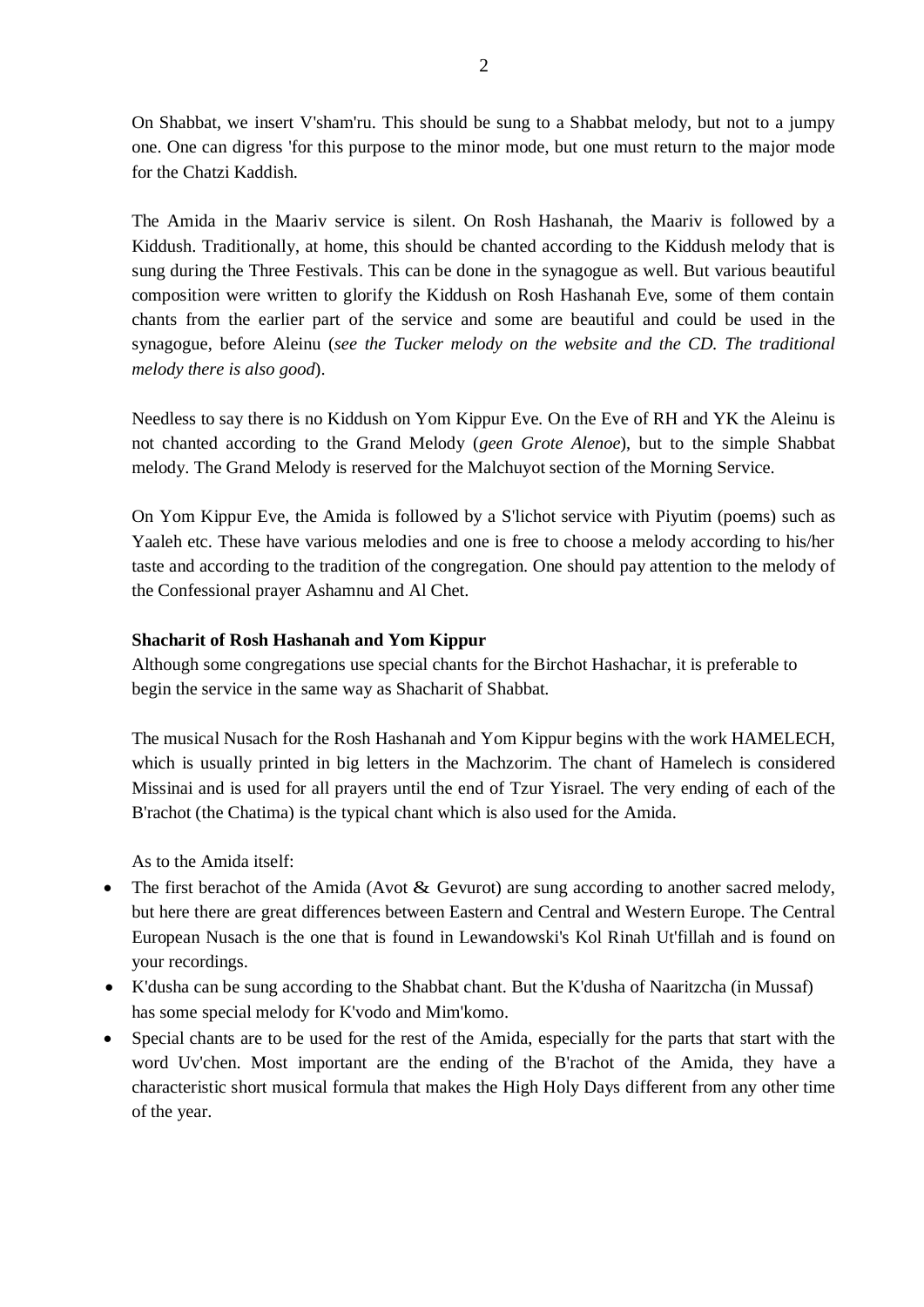**The Torah service** is also quite distinct. The beginning can be done in the Shabbat chants, but when the Torah is taken out of the Ark, Sh'ma as well as Echad Eloheynu must be chanted to the melody of the HHD. The B'rachot for the Torah have a special melody (*?*)and so has the Torah reading itself. The Haftara, however, is in the regular Trope.

Returning the Torah to the Ark, one can use Shabbat melodies, but if the HHD is on a weekday, one must remember that the Psalm of the processional is L'david Mizmor Ladonay Haaretz Um'loah (*Psalm 24, see the regular siddur p. 100* ). The recommended melody for this is the one by Louis J. Klein (Zamru Lo, vol. 3, pp. 80-81).

The Shofar Service of Rosh Hashana has a distinct melody for the B'rachot (similar to the ones for the Megilla reading). The Shofar blower (Ba'al Tokea) is helped by the prompter (Matkia) who calls out the names of the Shofar blasts. This should also be done with a simple chant (*or by imitating the sound of the shofar tone to be blown next*).

Unlike any other day of the year, the blessing of the day (K'dushat Hayom, *the 4th beracha of the Amida*) is divided into three sections called Malchuyot, Zichronot and Shofarot (some pronounce the last as Shofrot).

- Ma1chuyot is about the majesty and supreme reign of God, therefore the chants should be in the major, or Adonai Malach mode. Zichronot is about God remembering His people, it is soft and therefore is chanted in the minor. A most important part of
- Zichronot is the text Zacharti Lach, the recommended composition for this is Lewandowski's V'al y'dei avadecha.
- Shofarot is about revelation of God as associated with the Shofar on Mount Sinai and the hope for the arrival of the Messianic times. Therefore the music is again in major and is associated with shofar and trumpet calls.

The above does not mean that we can not occasionally digress from the mentioned scales or modes. But we should always return to them. However, the end of these three sections is always a Chatima (ending of a b'rachah) and this should always be chanted in the HHD chant in minor.

On Yom Kippur, the center of the Mussaf service is the Seder HaAvodah, which describes the Temple service on the Holy Day. A Missinai melody is attached to the words V'hakohanim in preparation for prostrating. This melody should be studied. There are two variants for this melody: Central European and Eastern European. We shall follow the Central European one.

#### **Mincha of Yom Kippur**

The Mincha service of Yom Kippur has elements from the Shabbat service, such as the Torah service. The Torah is then read in regular, not HHD Trope. But the Amida should be sung according to the HHD Nusach and there are melodies for the Piyutim (poems) of Minchah.